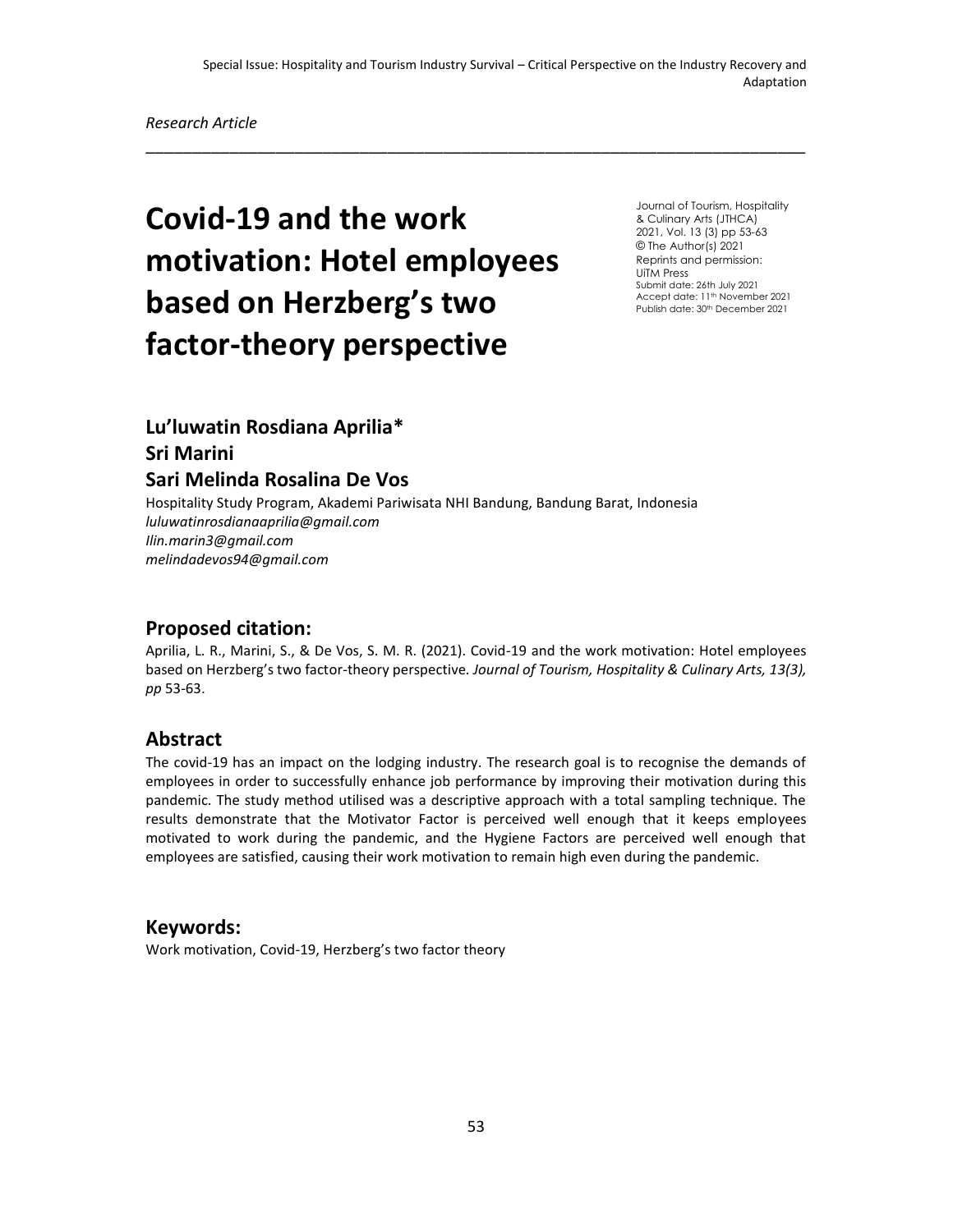# **1 Introduction**

Coronavirus, a lethal illness caused by the recently discovered Coronavirus, was first detected in December 2019 in Wuhan, China's Hubei Province. The virus is mostly transmitted by direct contact with a contaminated individual (CDC, 2020) and can create symptoms similar to influenza and the common cold (for example, fever, hack, tiredness, and body throbs), however it is necessary to be far more lethal. The spread of the infection accelerated in mid-January 2020, and on January 30, 2020, the World Health Organization (WHO) declared COVID-19 a worldwide pandemic. While the illness flareup is, above all, a human disaster, its financial impact is also troubling. COVID-19 sent global monetary shockwaves within half a month of the flare-up, impacting financial exchanges, buyer confidence, and global stockpile chains. The tourist and travel sector has imploded (Azevêdo, 2020).

No exception to the accommodation service industry. Many have been affected because of the coronavirus, one of which is related to the work motivation of employees. Employees are allocated to the departments based on their skills and abilities. This process assigns employees to the department in which the Human Resources department perceives that a particular individual will deliver high work performances.

Perception is interpreted differently to everyone; one may feel like a certain task is difficult to do while another may find it simple and has no problems completing it. One may enjoy the task as much and therefore result in an adequate result. The way we choose, receive and interpret a certain information relates to our perception. Boyd et al. in Fadila and Lestari (2013) defines "Perception is the process by which a person selects, organizes and interprets information".

After we perceive certain information, we tend to build up expectations of the outcome. The Expectancy theory of motivation by Victor H. Vroom developed in 1964 explains that individuals use three perceptions to make decisions depending on the particular task: expectancy, instrumentality and valence. This motivation which builds the initiative of a person into completing their work is also based on the satisfaction or dissatisfaction of their job. However, when a person is unsatisfied with their work, this means they have a negative attitude towards it.

It is important for companies to pay attention to their work forces, specifically related to the company's employee welfare. Humans have their needs of life and a way of satisfying those needs is by fulfilling their goods and services. According to Pratama (2015) "In general, if someone works in order to be able to meet their daily needs, someone will be more active and enthusiastic if they get additional rewards and satisfying rewards. Such as giving a charter, distributing bonuses, and so on". Additional rewards refer to additional remuneration, also known as: incentives. Incentives are additional rewards, aside from the basic salary, that are implemented to employees based on their performances. In line with this statement, the results of the study state that hospitality employees vary in their inclination for some material and non-material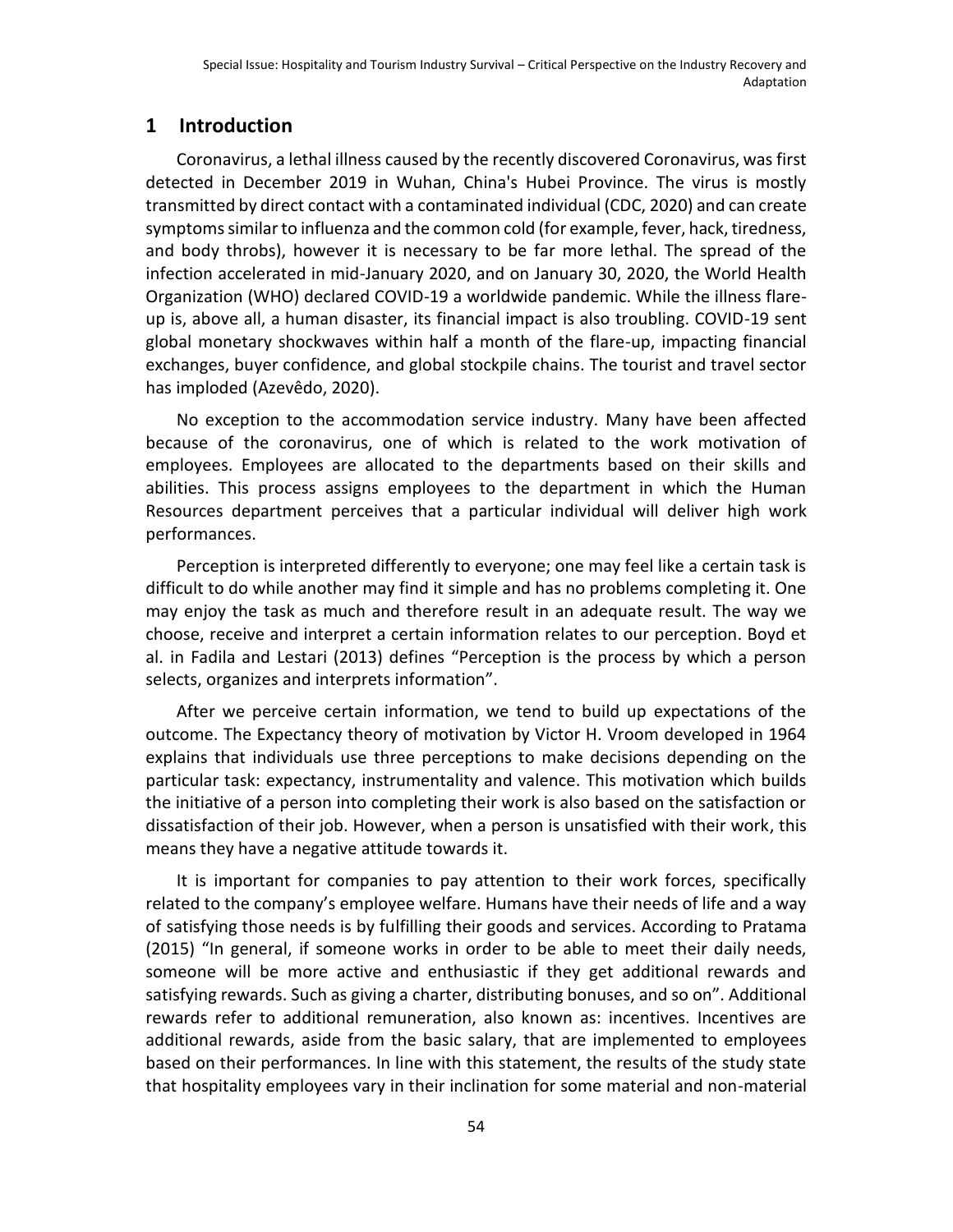things connoting award and acknowledgment. The board should bring these distinctions into account when contriving such motivators. The fulfilment that representatives infer can be fortified by zeroing in on Herzberg's sparks while representative disappointment could be forestalled by tending to cleanliness factors. Human asset work force can make a proportion of progress while creating and regulating a pay program that animates exertion identified with work, errands, or achievement of objectives. While roused representatives are required to perform better, worker efficiency as indicated by certain exploration is identified with the degree of addressing ones' necessities. It is, subsequently, significant for associations in the friendliness business to think about the plan of an even however adaptable award acknowledgment framework that serves spurring workers toward the accomplishment of hierarchical objectives and address their own issues.

V Hotel & Residence Bandung is one of the hotels located in the city of Bandung which is located in a residential complex and is quite remote and far from the crowds of the highway. Only a few segments know that the place is a hotel. During this covid-19 pandemic, this hotel is quite able to survive, because this hotel sparks motivation for employees by using incentives such as: employee appreciation, service charges, points, appraisals and extra offs. However, during the COVID-19 V Hotel & Residence Bandung dropped to 45% occupancy, according to Bapak Yayat Hidayat of Human Resources. After doing observations and interviews with the hotel employees the writer notices the shift of work motivation that causes job dissatisfaction during this pandemic. The incentive systems that are currently being implemented are mentioned in Table 1.

|                          | Incentive System During Pandemic |                                                                      |  |  |
|--------------------------|----------------------------------|----------------------------------------------------------------------|--|--|
| No.                      | Incentive                        | Mechanism                                                            |  |  |
| 1                        | Payment                          | Only 25% from total salary is the new take-home pay                  |  |  |
| $\overline{\phantom{a}}$ | Work Schedule                    | 2 weeks of unpaid leave in 1 month<br>1.                             |  |  |
|                          |                                  | 2 weeks in-charge, 2 weeks off<br>2.                                 |  |  |
|                          |                                  | Monday-Wednesday in-charge<br>3.                                     |  |  |
|                          |                                  | Thursday-Sunday off day<br>4.                                        |  |  |
|                          |                                  | To cover operational cost<br>5.                                      |  |  |
| 3                        | <b>Total Employee</b>            | Total active staff: 40<br>$\mathbf{1}$ .                             |  |  |
|                          |                                  | PHK (Pemutusan Hubungan Kerja) staff: 30<br>2.                       |  |  |
|                          |                                  | Total staff: 70<br>3.                                                |  |  |
| 4                        | Motivational                     | Supporting morally via social media (Whatsapp, etc.)                 |  |  |
|                          | Words                            |                                                                      |  |  |
| 5                        | Efficiency<br>and                | helping each<br>Department sections<br>other<br>1.<br>to<br>keep     |  |  |
|                          | Multitasking                     | operational running                                                  |  |  |
|                          |                                  | Sales employee helping front office employee<br>2.                   |  |  |
|                          |                                  | Human resources employee helping food and beverage<br>3.<br>employee |  |  |

Table 1: Incentive System At V Hotel & Residence Bandung During Covid-19 Pandemic

*Source: Human Resource Manager, V Hotel & Residence Bandung, 2020*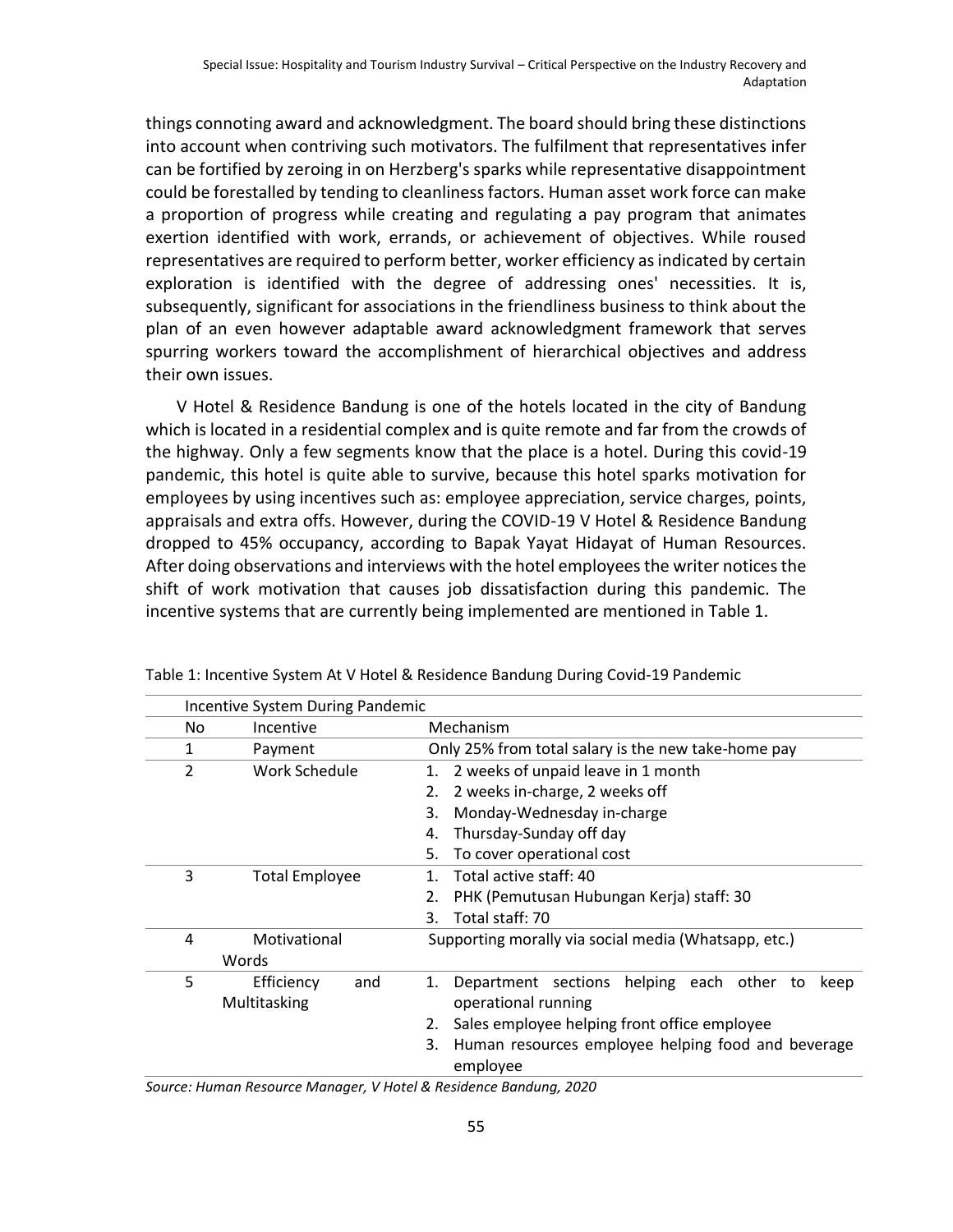Based on table 1 shows that employee payments are 25% from their initial salary, work schedules have been adjusted to 2 weeks in-charge and 2 weeks unpaid leaves, and a total of 30 out of 70 employees have been work terminated or in Bahasa Indonesia: PHK (Pemutusan Hubungan Kerja), all of which to cover operational cost. Other than that, as stated by Yayat Hidayat as HR manager, motivational words are constantly shared between employees, supporting each other through social media and cross-departmental work is implemented.

#### **2 Literature Review**

#### **2.1 Work Motivation in Hospitality Industry**

Good work motivation needs maintenance, maintenance is intended to maintain employee attitudes in doing work so that they continue to work for the progress and development of the hotel. If the maintenance of employees is not paid attention to, morale, attitude and employee loyalty will decrease. So that employees are enthusiastic about work, have high discipline, and be loyal in supporting company goals, the maintenance function gets the attention of managers (Hasibuan, 2014). To maintain work motivation, organizations must know what driving factors trigger employees so that they are motivated to do work so that they can be used as references to turn on or activate the motivating factors of employee motivation so that they can work diligently to achieve company goals and their own goals survive in all conditions and be able to work continuously for the betterment of the hotel.

Work motivation is vital for the accomplishment of personal and organizational goals (Zareen, Razzaq & Mujtaba, 2015). Work motivation represents a set of energizing forces which initiate work-related behavior and determine its form, duration, direction and intensity (Deschamps, Rinfret, Lagacé & Privé., 2016). Intrinsically motivated behavior is primarily driven by interest or inherent satisfaction or pleasure in some activity. Extrinsic motivation is a drive to act or behave in a certain way for the purpose of attaining or experiencing some external consequence. "Extrinsic" is, however, not a single quality of motivation because it can be divided into four sub-types of differing regulatory styles (external, introjected, identified and integrated regulations) (Deci & Ryan, 2000).

#### **2.2 Herzberg Two Factor Theory**

Herzberg's influential need theory of the 1960's, the Two-Factor Theory, suggests that humans have two different sets of needs and that the different elements of the work situation satisfied or dissatisfied these needs (Wright, 1989). The first set concerns the basic survival needs of a person – the hygiene factors (Herzberg, 1971; Herzberg, Mausner, & Bloch Snyderman, 2005). These factors are not directly related to the job itself, but concern the conditions that surround performing that job. The factors are company policy such as for example reward system, salary, and interpersonal relations (Herzberg, 1971; Herzberg et al., 2005; Tietjen & Myers, 1998). According to Herzberg, these factors can cause dissatisfaction when not satisfied. However, when satisfied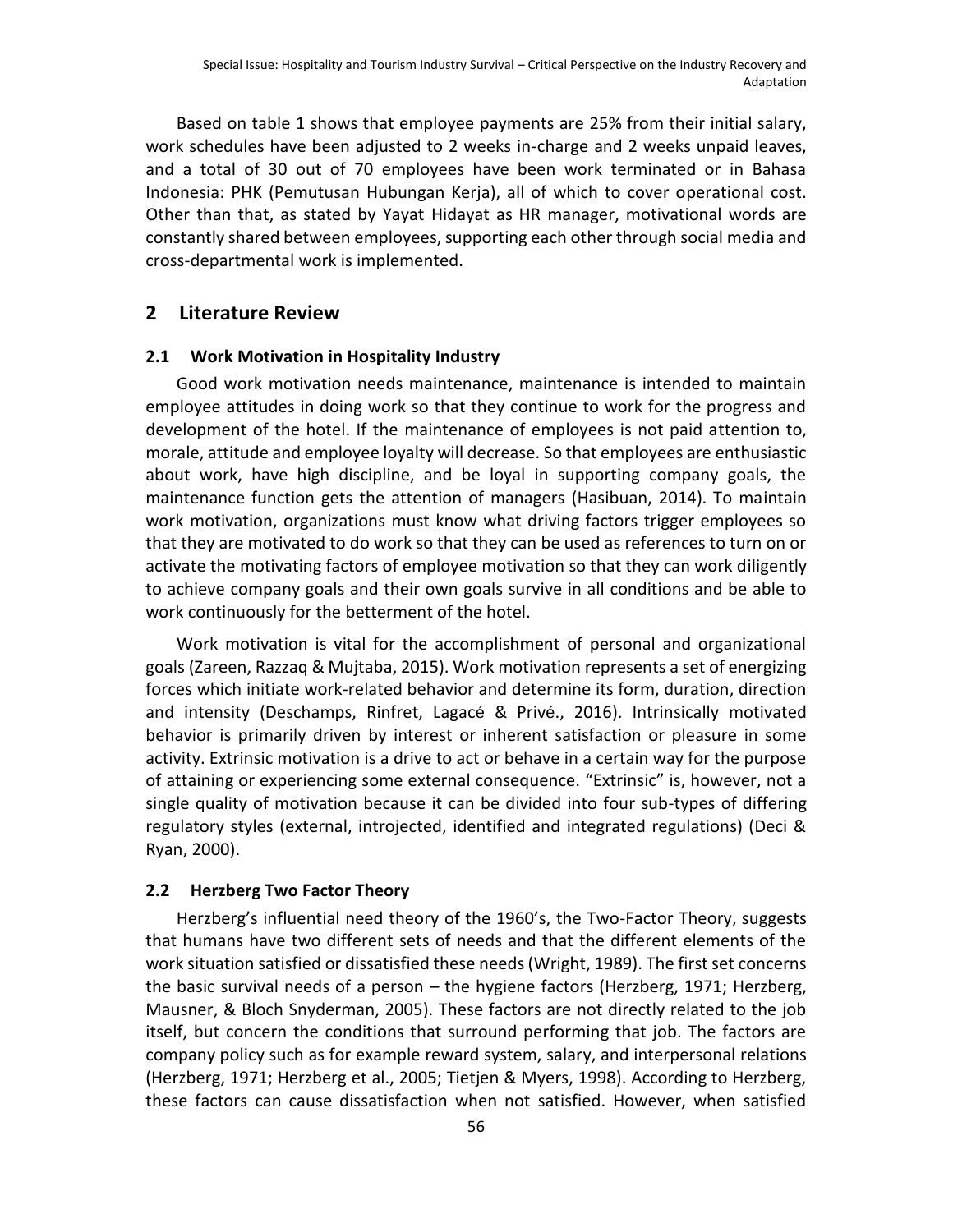these factors do not motivate or cause satisfaction, they only prevent dissatisfaction (Herzberg, 1971; Herzberg et al., 2005).

The second set of needs is growth needs, which refers to factors intrinsic within the work itself, for example recognition of a task completed, achievement, responsibility, advancement and work itself. These factors are according to Herzberg, the motivating factors, which implies that humans try to become all that they are capable of becoming and when satisfied they work as motivators (Herzberg, 1971, Herzberg et al., 2005). According to Herzberg, content of work, (e.g. opportunities for responsibility and advancement) is the only way to increase satisfaction and thereby enhance work motivation (Wright, 1989). However, when the growth factors are missing this does not cause dissatisfaction, simply an absence of satisfaction (Herzberg, 1971; Herzberg et al., 2005).

Frederick Herzberg's "Two-Factor Theory" stated 2 indications that affect a person's work motivation: the satisfiers/motivators and the dissatisfiers/hygiene. As mentioned by Hanggraeni (2011) "Frederick Herzberg stated that a person's work motivation is strongly influenced by two groups of situations, namely situations that provide job satisfaction (satisfiers / motivators) and situations that do not provide job satisfaction (dissatisfiers / hygiene)". Herzberg's Two-Factor Theory has also been applied contextadapted in studies of the hospitality industry. One example is the essence of Herzberg's Two-Factor Theory of work motivation, as understood in this study, is that work motivation is grounded in the satisfaction of 'higher' needs or 'self-fulfilment needs' (Pinder, 1998).

#### **2.3 Relationship of Work Motivation and Covid-19**

In connection with the Covid-19 that hit almost the whole world and especially the hotel industry, employee work motivation is very much needed because it will affect the performance of the employees themselves to the performance of the hotel. As explained that work motivation is measured by two factors, namely hygiene and motivator where with this application in a company it will be very helpful to survive in any situation and condition at work, namely the basic survival needs of a person is the hygiene factors and The second set of needs is growth needs, which refers to factors intrinsic within the work itself, for example, recognition of a task completed, achievement, responsibility, advancement and work itself i.e. motivator factors (Herzberg, 1971; Herzberg et al, 2005).

## **3 Methodology**

## **3.1 Design and Participants**

The type of research method that the writer uses to complete this project is descriptive. The techniques used to collect data are: Questionnaires, Interviews, Library Research. Data analysis is used to get the meaning of each number obtained through statistical calculations. Data analysis techniques in this study include finding the average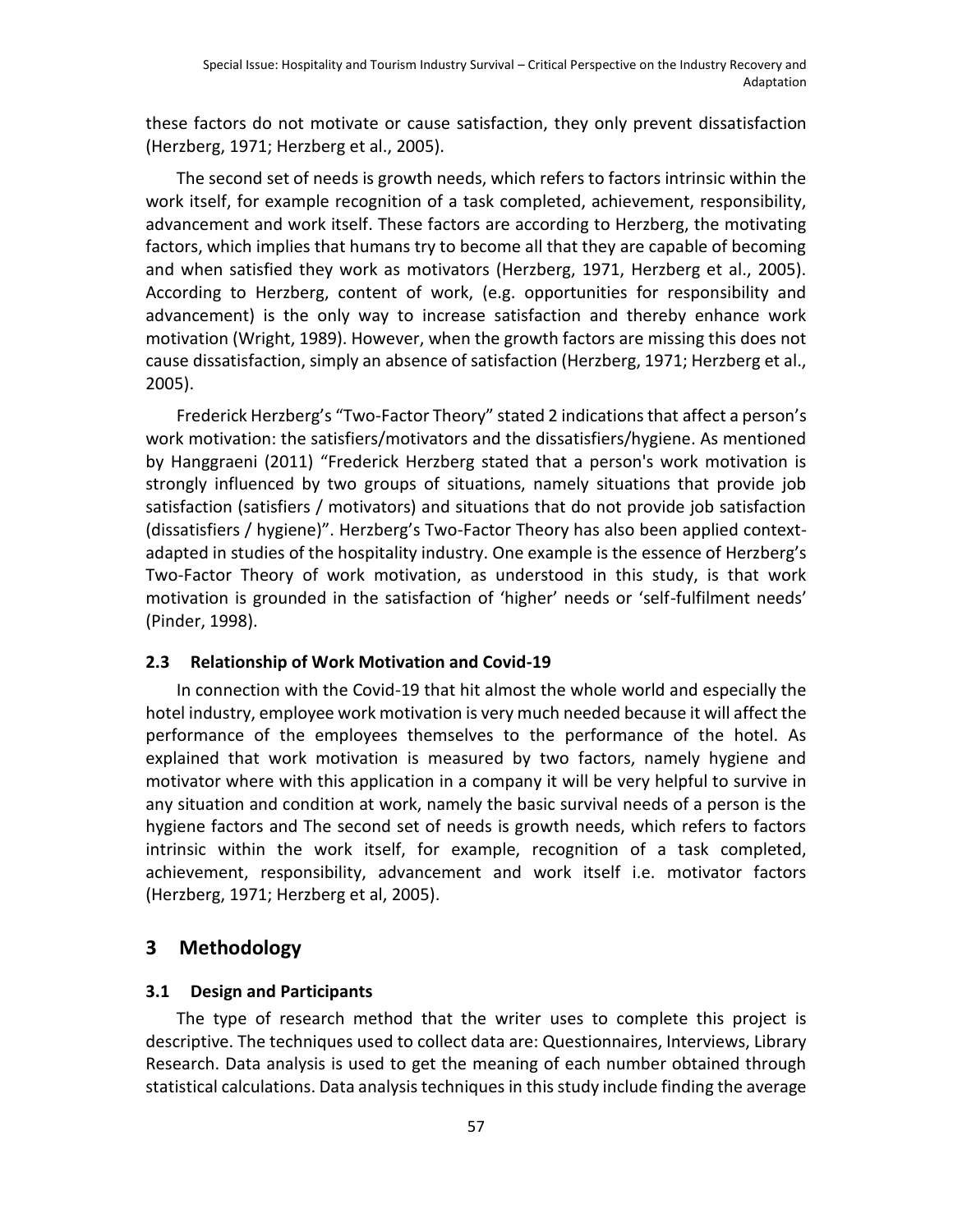value (mean) and likert scale. Determination of the sample in this study, the authors use the entire population or called total sampling because the number of employees at this hotel is not more than 50 people, namely as many as 40 employees from all hotel departments.

## **3.2 Instruments**

This research instrument uses a questionnaire or questionnaire regarding employee motivation to work during the COVID-19 pandemic.

| Variable             | Sub       | Indicator            | Number         | Item           |
|----------------------|-----------|----------------------|----------------|----------------|
|                      | Variable  |                      | of Item        | Number         |
| Work                 | Motivator | Recognition          | $\overline{2}$ | 1,2            |
| Motivation<br>Factor |           | Advancement          | 4              | 3,4,5,6        |
|                      |           | Achievement          | $\overline{2}$ | 7,8            |
|                      |           | Possibility of       | 3              | 9,10,11        |
|                      |           | Growth               |                |                |
|                      |           | The<br>Work          | 3              | 12,13,14       |
|                      |           | Itself               |                |                |
|                      | Hygiene   | Technical            | 4              | 15, 16, 17, 18 |
|                      | Factor    | Supervision          |                |                |
|                      |           | Working              | 4              | 19,20,21,22    |
|                      |           | Condition            |                |                |
|                      |           | Company              | 4              | 23,24,25,26    |
|                      |           | <b>Policies</b><br>& |                |                |
|                      |           | Administration       |                |                |
|                      |           | Interpersonal        | 3              | 27,28,29       |
|                      |           | Relationship         |                |                |
| Total                |           |                      | 29             |                |

Table 2: Matrix of Operational Variables of Employee Work Motivation

*Source: Herzberg, F. in Hasibuan, 2014*

## **4 Findings**

The results of the data obtained as a whole from the items representing each subindicator are as follows:

| Table 3: Results Of Employee's Perception Towards the Motivator Factor |    |                 |           |  |
|------------------------------------------------------------------------|----|-----------------|-----------|--|
| Element                                                                |    | Score           | Criteria  |  |
| Recognition                                                            |    | 175             | Very Good |  |
| Advancement                                                            |    | 169             | Very Good |  |
| Achievement                                                            |    | 162             | Good      |  |
| Possibility                                                            | οf | 153.6           | Good      |  |
| Growth                                                                 |    |                 |           |  |
|                                                                        |    | 172.3           | Very Good |  |
|                                                                        |    | The Work Itself |           |  |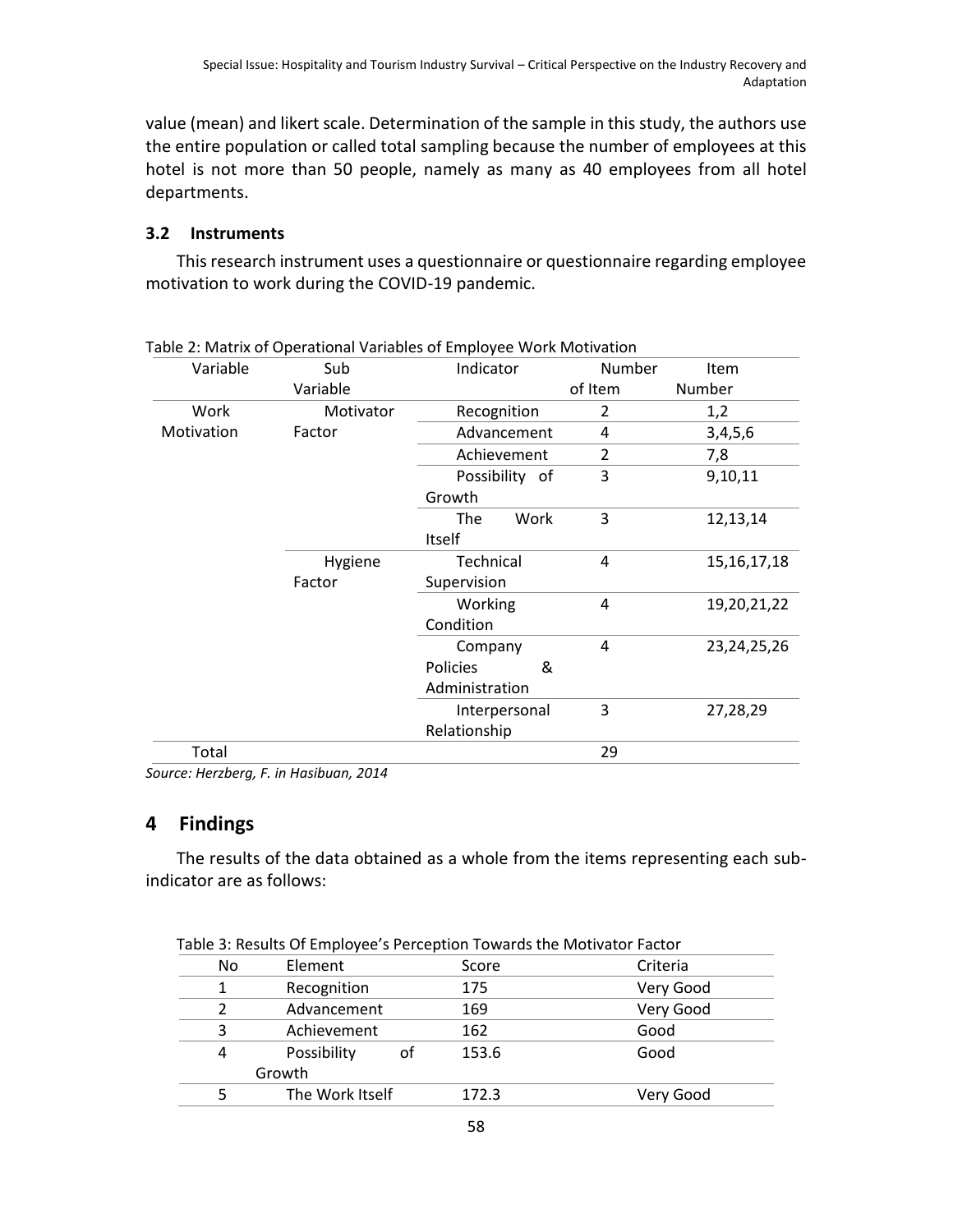| Total                                  | 166.4 | Good |
|----------------------------------------|-------|------|
| Source: Author's Data Processing, 2020 |       |      |

The author makes a scale range or interval limit as follows:

- Highest value x Total number of respondents: 5 x 40= 200
- Lowest value x Total number of respondents : 1 x 40 = 40
- Range (R) : 200 40 = 160
- Scale range (I) 32

Based on the above calculation, the interval scale is obtained as follows:



Figure 1: Continuum Line of Motivator Factor *Source: Author's Data Processing, 2020*

|                          | <u>avele il ilective ci milipic je ci el ception i cilial de tile i i Aleile i actor</u> |        |           |
|--------------------------|------------------------------------------------------------------------------------------|--------|-----------|
| No.                      | Element                                                                                  | Score  | Criteria  |
| 1                        | Technical                                                                                | 164.25 | Good      |
|                          | Supervision                                                                              |        |           |
| $\overline{\mathcal{L}}$ | Working                                                                                  | 160.5  | Good      |
|                          | Condition                                                                                |        |           |
| 3                        | Company Policies                                                                         | 151.75 | Good      |
|                          | & Administration                                                                         |        |           |
| 4                        | Interpersonal                                                                            | 178.33 | Very Good |
|                          | Relationship                                                                             |        |           |
|                          | Total                                                                                    | 163.70 | Good      |
|                          |                                                                                          |        |           |

*Source: Author's Data Processing, 2020*

The author makes a scale range or interval limit as follows:

- Highest value x Total number of respondents: 5 x 40= 200
- Lowest value x Total number of respondents:  $1 \times 40 = 40$
- Range (R) : 200 40 = 160
- Scale Range (I) : 32

Based on the above calculation, the interval scale is obtained as follows: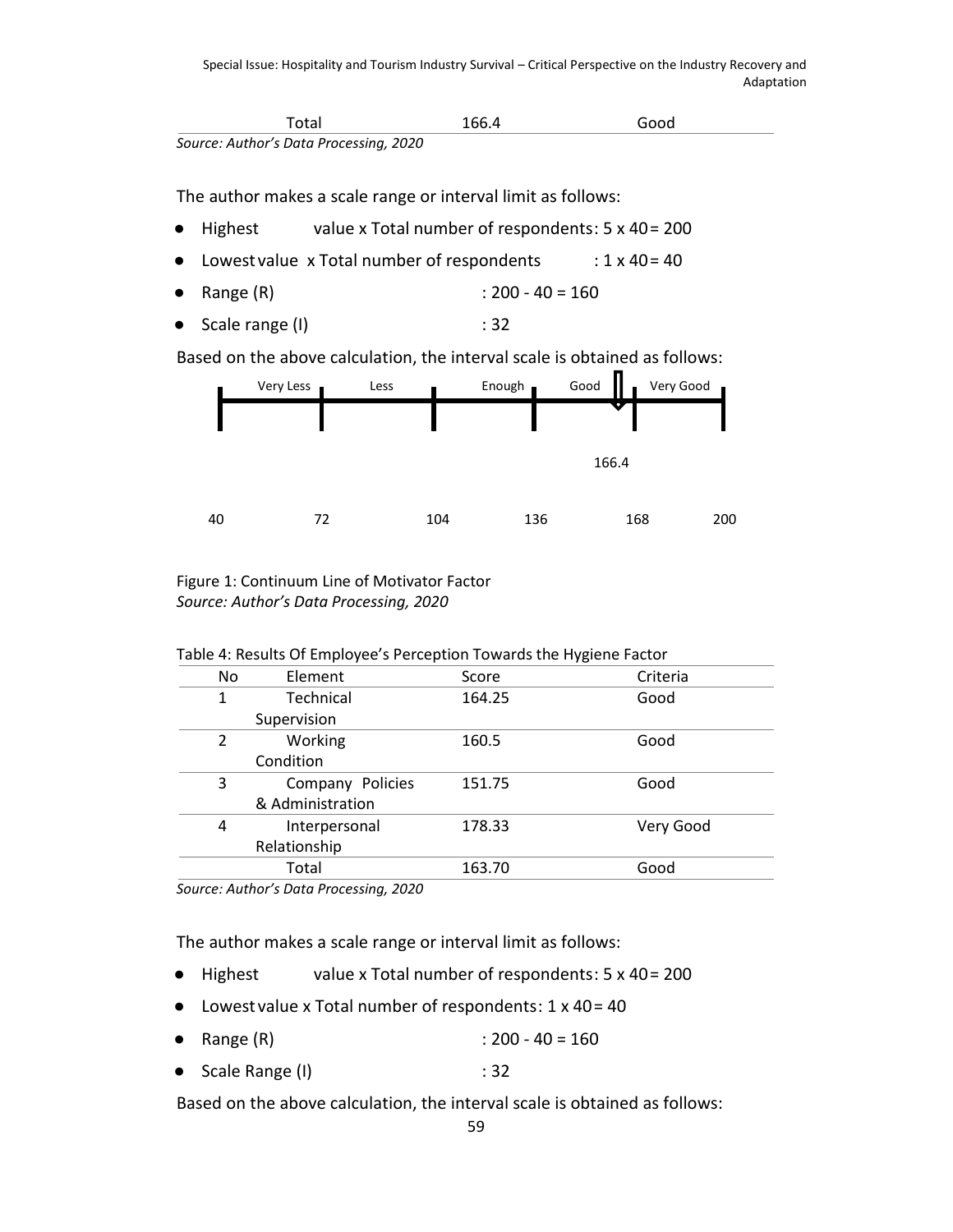Special Issue: Hospitality and Tourism Industry Survival – Critical Perspective on the Industry Recovery and Adaptation



Figure 2: Continuum Line of Hygiene Factor *Source: Author's Data Processing, 2020*

#### **5 Discussion**

Basically, the main objectives of this research were to explore (1) To perceive the Motivator Factor of the employees during the COVID-19 pandemic, (2) To perceive the Hygiene Factor of the employees during the COVID-19 pandemic. Overall, the research findings support the proposed framework and show that employee responses, both motivator factors, and hygiene factors, are both good and employees feel motivated by hotel management so that they have work spirit and job satisfaction during a crisis like now. The findings support Herzberg's Two- Factor Theory and show that it still has validity. The essence of Herzberg's Two-Factor Theory of work motivation, as understood in this study, is that work motivation is grounded in the satisfaction of 'higher' needs or 'self-fulfilments needs' (Pinder, 1998).

The findings show that, related to the motivator factor, it can be said to be good because of all the indicators it shows a good response. As the perceptions of employees towards Recognition, Advancement and the Work Itself are perceived very well due to the high scoring. This means V Hotel & Residence Bandung have done their best to deliver the motivator factors to their employees in order to increase the work motivation. The perception towards Achievement and the Possibility of Growth are perceived a bit lower than the rest of the aspects, however still in the "Good" criteria. For these 2 aspects V Hotel & Residence Bandung have done their best to deliver them to their employees, however not as well as the other aspects. This may occur due to the decrease of employees currently at work, resulting in less training sessions as a whole for staff personal development. This study shows results that are relevant and following the theory or results of Herzberg's research which states that motivator factors affect job satisfaction so that even during a pandemic, hotel employees can still survive in a situation where many policies related to operations and staffing have changed. This shows that the employees' perception towards the Motivator Factor perceived well enough that it maintains their motivation to work during this pandemic.

Related to the hygiene factor, it can be said to be good because of all the indicators it shows a good response. As the interpersonal relationship at V Hotel & Residence Bandung is perceived with the highest score in the hygiene factor. This means the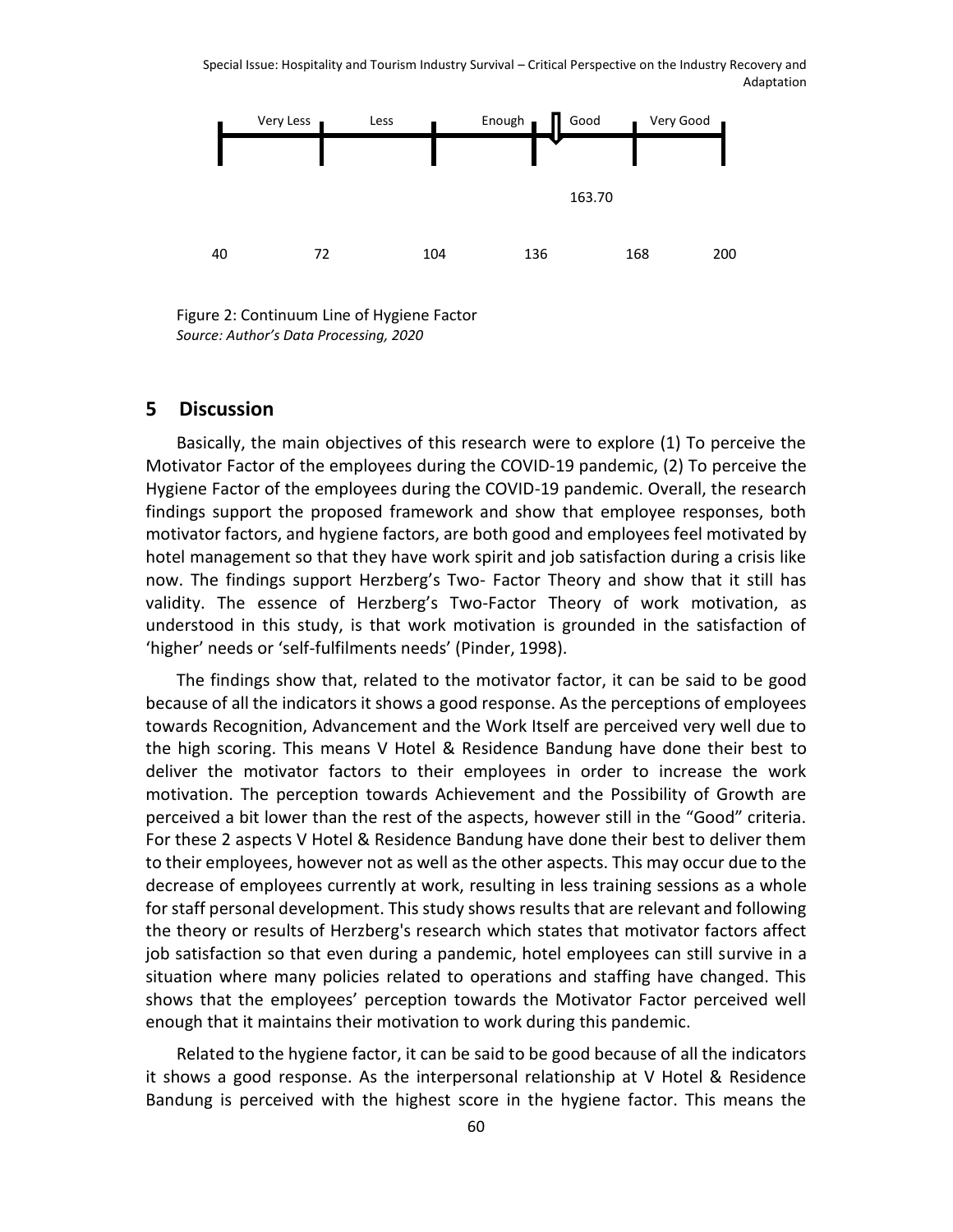perception towards the relationship between colleagues and management is the aspect that affects the employees most to stay motivated at work. The technical supervision and working conditions were both perceived as "Good" by the employees. This occurs due to some points that need more attention, such as: working equipment and leaders making fair decisions. The lack of attention in these points affect how employees perceive the Hygiene factors and therefore also affect their motivation to work. The aspect perceived the lowest by employees is the company policies and administration. This is the effect of the pandemic situation currently, workers are being sent home and payment has also been deducted. However, employee payment was not discussed by the writer as it is a sensitive subject and the rights of privacy of every employee. From the reasoning mentioned by the writer previously, this affects how employees perceive this Hygiene factor and therefore affects the work motivation. This means that the Hygiene Factors are perceived well enough that employees are satisfied and therefore, affecting their work motivation to be high even during this pandemic. This situation is also in line with research that shows that there is a significant influence of hygiene variables on job satisfaction (Garcia-Bernal, Gargallo-Castel, Marzo-Navarro & Rivera-Torres, 2005). The satisfaction that employees derive can be strengthened by focusing on Herzberg's motivators while employee dissatisfaction could be prevented by addressing hygiene factors.

## **6 Conclusion & Recommendations**

#### **6.1 Conclusion**

After going through observations and analysing the problems the writer conveyed in the previous chapter, in this last chapter the writer will draw conclusions and recommendations regarding to what extent do the incentive policies of V Hotel & Residence Bandung match the employees' expectations on their work motivation. The writer concludes that work motivation is about how the employees perceive the Motivator Factors applied at V Hotel & Residence Bandung. Overall, the employees' perception on the Motivator Factors are most "Good" and "Very Good", both scoring relatively high in values. The conclusions are based on the following aspects: recognition, advancement, achievement, the possibility of growth and the work itself. As a whole the perception of employees on the Motivator Factor are fulfilled good enough that it still motivates the workers to continue their work. However, even if the score is "Good" there is still a possibility to improve this factor in order to increase work motivation of employees. In addition, the work motivation also regards how employees perceive the Hygiene Factors applied at V Hotel & Residence Bandung. The aspects being perceived are the technical supervision, the working condition, company policies and administration and finally, the interpersonal relationship. Overall, the Hygiene Factor also results in an average in the "Good" criteria which means the perception of employees towards this factor is still relatively high. However, there can still be attempts to improve this in order to increase the work motivation of employees to become "Really Good".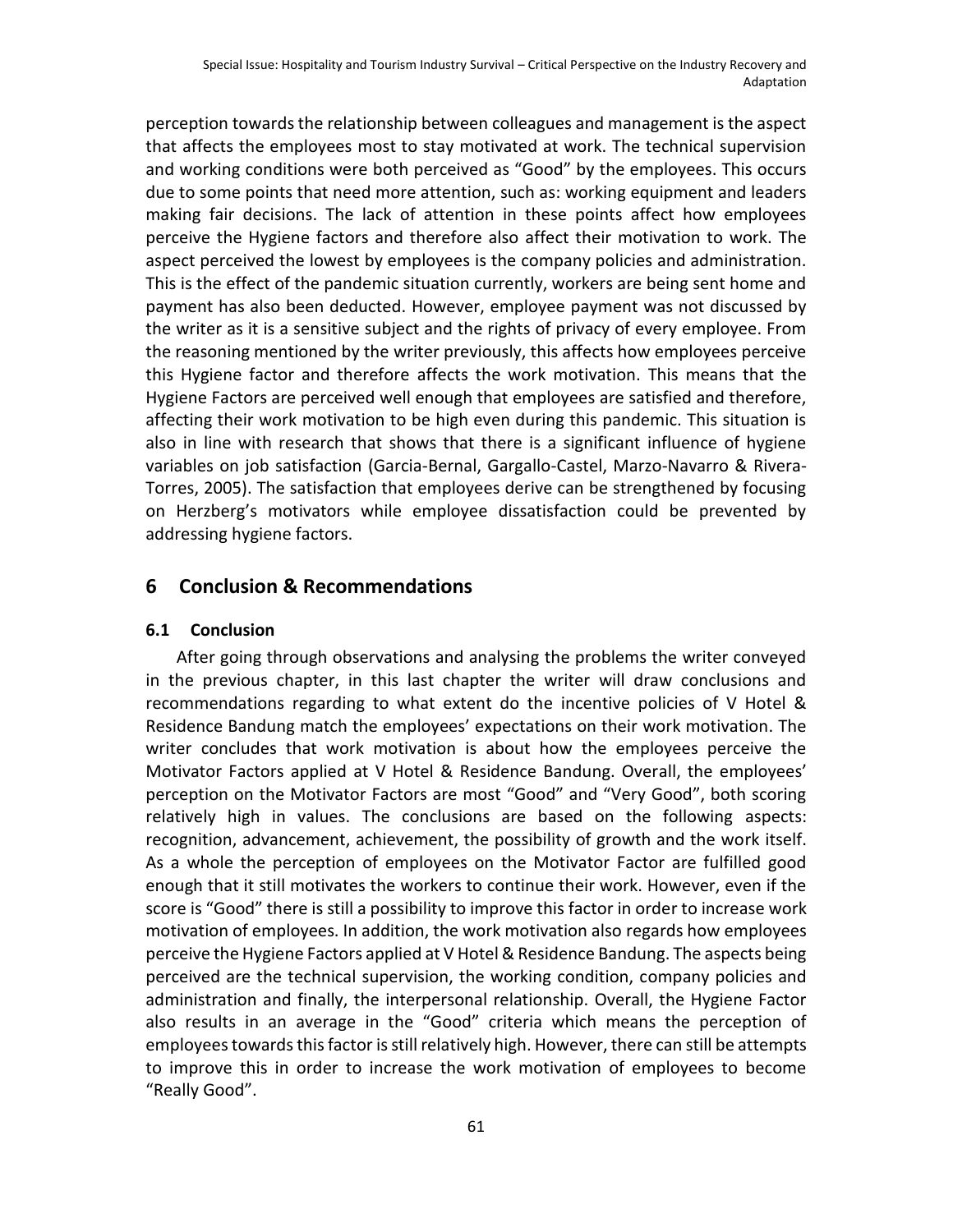## **6.2 Recommendation**

From the conclusions derived through the processed questionnaires and assessment in the previous chapter, the writer will try to provide recommendations, considerations and inputs on the perception applied at V Hotel & Residence Bandung. With the hopes of the writer that these recommendations can be used to enhance employees' perception delivered by management, affecting their motivation to work and increasing their work performance as a whole.

- 1. The writer suggests for V Hotel & Residence Bandung management to pay more attention to the Motivator Factors, such as: Giving more frequent training sessions to enhance the personal development of employees. By giving more frequent training sessions, employees can explore the sections/department they wish to expand their knowledge, with the hopes to increasing the possibility for growth
- 2. Moreover, below are the writers' suggestionsfor management to focus on in the Hygiene Factors, such as: a) Renewing or replenishing old or used equipment, especially for operational purposes, to enhance work productivity. This will affect the motivation of employees to work more efficiently because the equipment they utilize is in good condition; and b) With the hopes of the situation improving, to re-hire the employees that were sent home. Interpersonal relationships can be increased, and employees perceive that the company policies and administration are still attempting to raise the work motivation of employees by doing so.

## **Acknowledgement**

We would like to thank the human resource directors in hotels for circulating our questionnaire. We are also grateful to our respondent hotels' employees' for participating in the study.

# **7 References**

- Azevêdo, R. (2020). Global trade will be vital to economic recovery from covid-19. Retrieved from www.theguardian.com/ world/2020/apr/08/global-trade-will-be-vital-to-theeconomicrecovery-from-covid-19 (accessed 14 Desember 2020).
- CDC. (2020). Coronavirus disease 2019. Retrieved from www. cdc.gov/coronavirus/2019 ncov/prevent-getting-sick/how-covidspreads. html (accessed 14 December 2020)
- Deci, E. L., & Ryan, R. M. (2000). The "what" and "why" of goal pursuits: Human needs and the self-determination of behavior.

Psychological Inquiry, 11(4), 227–268. https://doi.org/10.1207/S15327965PLI1104\_01

Deschamps, C., Rinfret, N., Lagacé, M. C., & Privé, C. (2016). Transformational leadership and change: How leaders influence their followers' motivation through organizational justice. Journal of Healthcare Management, 61(3), 194–213. https://doi.org/10.1097/00115514- 201605000-00007